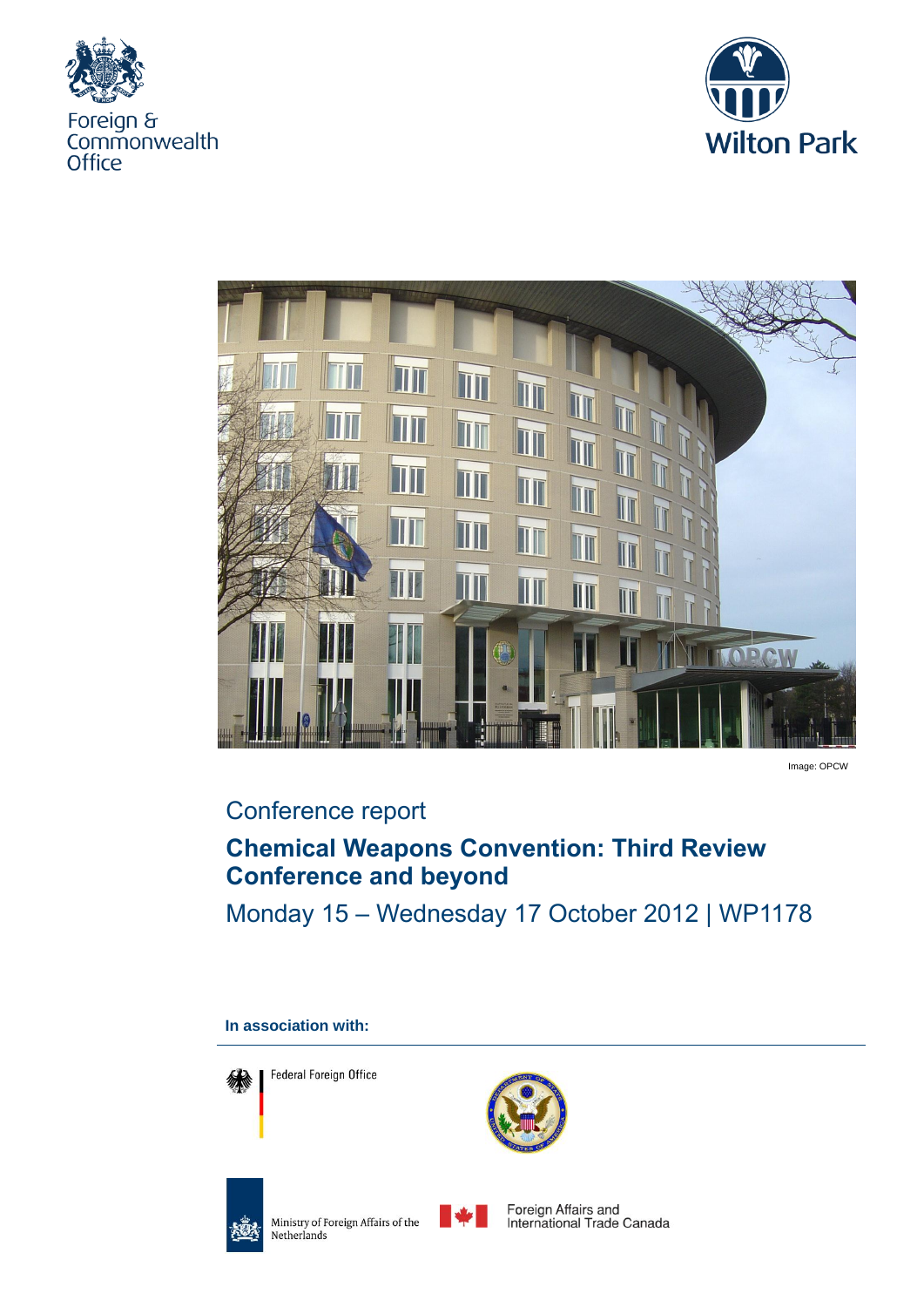

## Conference report

## **The Chemical Weapons Convention: Third Review Conference and beyond**

## Monday 15 – Wednesday 17 October 2012 | WP 1178

The rapporteur is a recognised expert in the Chemical Weapons Convention. His report below reflects the discussions held in the conference sessions and also exchanges, thoughts and ideas expressed in conversations held between the conference sessions. He concludes with some expectations and encouragement to States Parties which might be pursued at the Review Conference and future work of the OPCW. The organisers hope that these will all be useful food for thought as preparations for the Third Review Conference intensify in the coming weeks.

The Third CWC Review Conference (RC-3) – scheduled for 8 to 19 April 2013 - comes at the moment when three quarters of the declared CW stockpiles have been destroyed and the workload projected to verify their complete elimination is beginning to dwindle. Although more remains to be done to complete the CWC's disarmament tasks (destruction of all remaining declared stockpiles, destruction of old and abandoned CW, bringing the remaining States not party into the realm of the treaty and eliminating any CW stockpiles and production facilities they may have), a rebalancing of implementation tasks has begun. At the same time, the external environment within which the CWC operates continues to change. Advances in science and technology and new security threats related to toxic chemicals as well as globalisation and the financial crisis all demand answers with regard to whether and how CWC implementation should be adapted to change.

#### **The evolution of the OPCW over the next ten years: challenges, risks and opportunities**

- 1. The implementation of the CWC is widely seen as a success; in fact it remains the only operational global disarmament treaty under strict international verification. The RC-3 will be a timely opportunity for the States Parties to take stock of what has been accomplished, and at the same time provide strategic guidance. This creates opportunities for rendering the OPCW more nimble and responsive to challenges, thereby maintaining its relevance for the future.
- 2. At the same time, there are also risks: chemical weapons may actually be used (e.g., in Syria) or re-acquired (e.g., one possible example of such is incapacitating chemical weapons). Such developments would challenge the strength of the regime and test the ability of the OPCW to deal with threats to the norm against chemical weapons. Also, complacency can lead to a failure to fully implement the CWC or to unwillingness to deal with compliance issues. The OPCW also must respond to challenges emanating from advances in science and technology as well as changes in the chemical industry.
- 3. A key issue of treaty compliance how to deal with the delays in the destruction of the declared CW stockpiles beyond the 2012 final deadline of the CWC – has been addressed by the OPCW in 2011. With this central issue no longer preoccupying the policy-making organs of the OPCW, other issues are back up on the agenda or perhaps should be. Amongst others these include: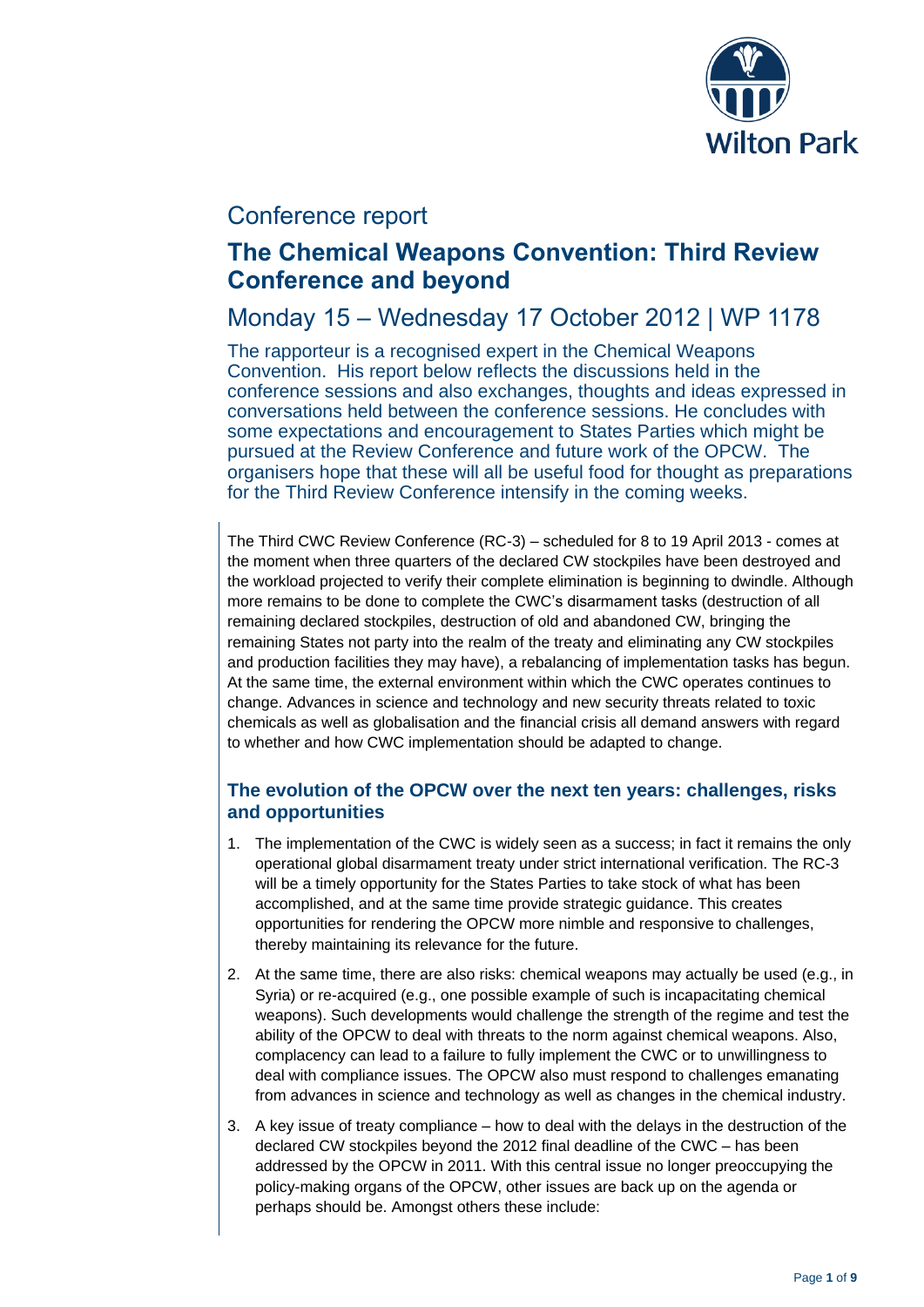- Whether or how should the CWC verification system might evolve (in particular with regard to industry inspections, but also concerning challenge inspection and investigations of alleged use)?
- How can the capacity of the OPCW to respond to future demands for verification and expert advice in the CW field be maintained despite the expected thinning-out of CW-related verification capacity?
- What can be done to bring the remaining States not party into the CWC and get any CW stockpiles and facilities into the system of declaration, verification and destruction?
- What needs to be done to ensure the universal application of the CWC rules by all parties – full national implementation resulting in complete and accurate declarations as the basis for routine verification?
- How will the character of the OPCW change as the distance to the past chemical weapons programmes of the Cold War era grows? How should the balance between the different core objectives evolve whilst maintaining the OPCW's character as a disarmament and security agency?
- What are the implications of these changes for the Technical Secretariat, including in such areas as recruitment, application of the tenure policy, multitasking and preservation of institutional memory?
- How can civil society support these implementation processes and help strengthen ethical support for the goals of the CWC?
- How should the OPCW engage with other international actors that have mandates in areas adjacent to the OPCW's fields of operation?

#### **The Third Review Conference: preparing for success and assessing opportunities**

- 4. The RC-3 is an opportunity to reaffirm the commitment of the States Parties to uphold their basic undertakings under the CWC. That will require a constructive approach towards compliance, aiming at preventing steps that could weaken the norm against chemical weapons and responding to any lack of implementation in a way that encourages full compliance.
- 5. A fundamental undertaking of the States Parties is not to acquire new chemical weapons. This obligation is of direct relevance to the debate about whether incapacitating chemicals may be weaponised for law enforcement purposes. This tenyear old debate has so far largely been held outside the OPCW. Some observers and States Parties are now urging the OPCW to take up this matter to provide guidance for States Parties—guidance that respects the non-acquisition norm of the treaty.
- 6. The proper functioning of the CWC requires that all States Parties fully internalise the norm. This ensures that its provisions are applied in a fair and equal manner. The RC-3 could be an occasion for States Parties to restate their commitment to put comprehensive implementing legislation in place and to enforce these laws. The debate about national implementation has also shown that ethical support for the CWC and respect for its norms gain in importance as science and technology advance. This will require a constructive engagement of the OPCW and the States Parties with civil society. The RC-3 is an opportunity to renew and improve this engagement.
- 7. The RC-3 also creates new opportunities for the OPCW and individual States Parties to agree on new steps to promote universality. There are hopes that in the Middle East, negotiations of a zone free of all weapons of mass destruction may finally get under way. When this happens, the OPCW needs to be ready to support the process and bring its technical and political expertise to this broader regional security process.

### **The role for civil society in the evolution of the OPCW**

8. Many of these CWC implementation processes cannot be accomplished by the action of governments alone—they need a broader governance approach. The debate should not be about *whether* civil society should contribute to CWC implementation and the preparations for the RC-3 but *how* it can best contribute.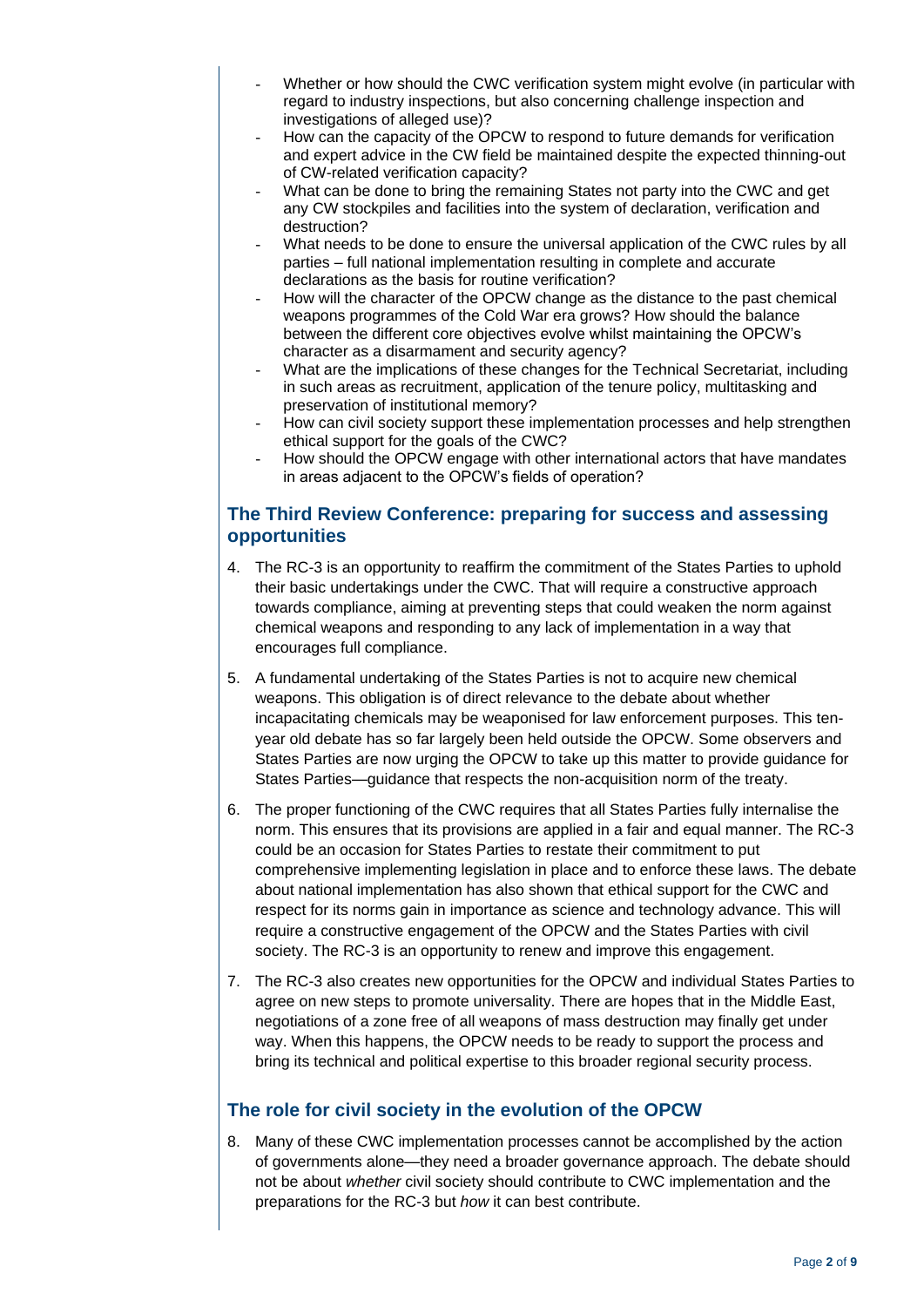- 9. Historically, civil society and chemical industry were important—some would argue essential—partners for the CWC negotiators. They provided information and expertise to help negotiators develop workable verification provisions. Civil society and industry supported ratification in many countries and helped with practical preparations for the entry into force, for example by supporting the training future OPCW inspectors. But civil society can also be a driver for change. At a point when transition is beginning to shape the agenda of the OPCW, that potential can be very important.
- 10. Civil society can fill a number of roles for CWC implementation: providing expertise, helping to shape policies, undertaking horizon scanning to identify issues that need the attention of the policy-making organs, taking on the role of an informal compliance watchdog, raising awareness and providing education including through scientist – to – scientist conversations. It can also help with the preservation of institutional memory in the OPCW.
- 11. The OPCW has been hesitant in the past to fully engage with civil society. The relationship with the chemical industry has been given a boost in a recent informal meeting with industry representatives, and there are expectations that this will lead back into more regular and problem-oriented conversations. Expectations in civil society are also framed by the experience of the intersessional BWC process where industry associations, NGOs and individual experts are invited to actively contribute. The engagement in the CWC context will be different given the differences between the two treaty processes but that does not mean that civil society cannot make meaningful and appropriate contributions to the CWC review. States Parties would be ignoring a rich intellectual source if they were to keep civil society at arms length. At the same time, representatives of civil society should be encouraged to articulate more precisely what they can bring to the debate, and should perhaps be more proactive in pressing for deeper engagement.
- 12. The CWC process could benefit from some of the experience of the BWC intersessional process, with regard to creating an open discussion environment to address issues at the conceptual and strategic level. Examples such as sessions that are open to NGOs or an Internet-based "think zone" illustrate what can be done without compromising the roles of the States Parties, the policy making organs or civil society.
- 13. Another form of engagement where civil society can help much with the implementation of the CWC is its involvement with National Authorities as well as with regional centres/organisations that are relevant to the CWC. Examples include the work of certain NGOs in support of States Parties adopting implementing legislation, the support for education and outreach activities in industry, research and educational institutions, or the provision of expert advice to national implementing bodies.

#### **Scientific and technological change: can the CWC adapt?**

- 14. The two previous review conferences have undertaken reviews of advances in science and technology (S&T) including changes in the chemical industry, but little progress has been made to adapt the verification system to the changing environment. Adaptation to S&T developments is essential for the proper functioning of the CWC in the future. There remain different views among States Parties, however, about whether and how the CWC verification system should evolve.
- 15. Reviews undertaken by the OPCW's Scientific Advisory Board (SAB) as well as by the International Union of Pure and Applied Chemistry (IUPAC) have shown that with regard to "traditional" chemical warfare programmes, the S&T context has changed little. The implementation and verification systems of the CWC were designed with these past programmes in mind, and by and large can be relied upon also today. There may be a need for minor adjustments in the Schedules of Chemicals to take account of implementation experience as well as of information now available with regard to certain types of novel agents that were not considered when the Schedules were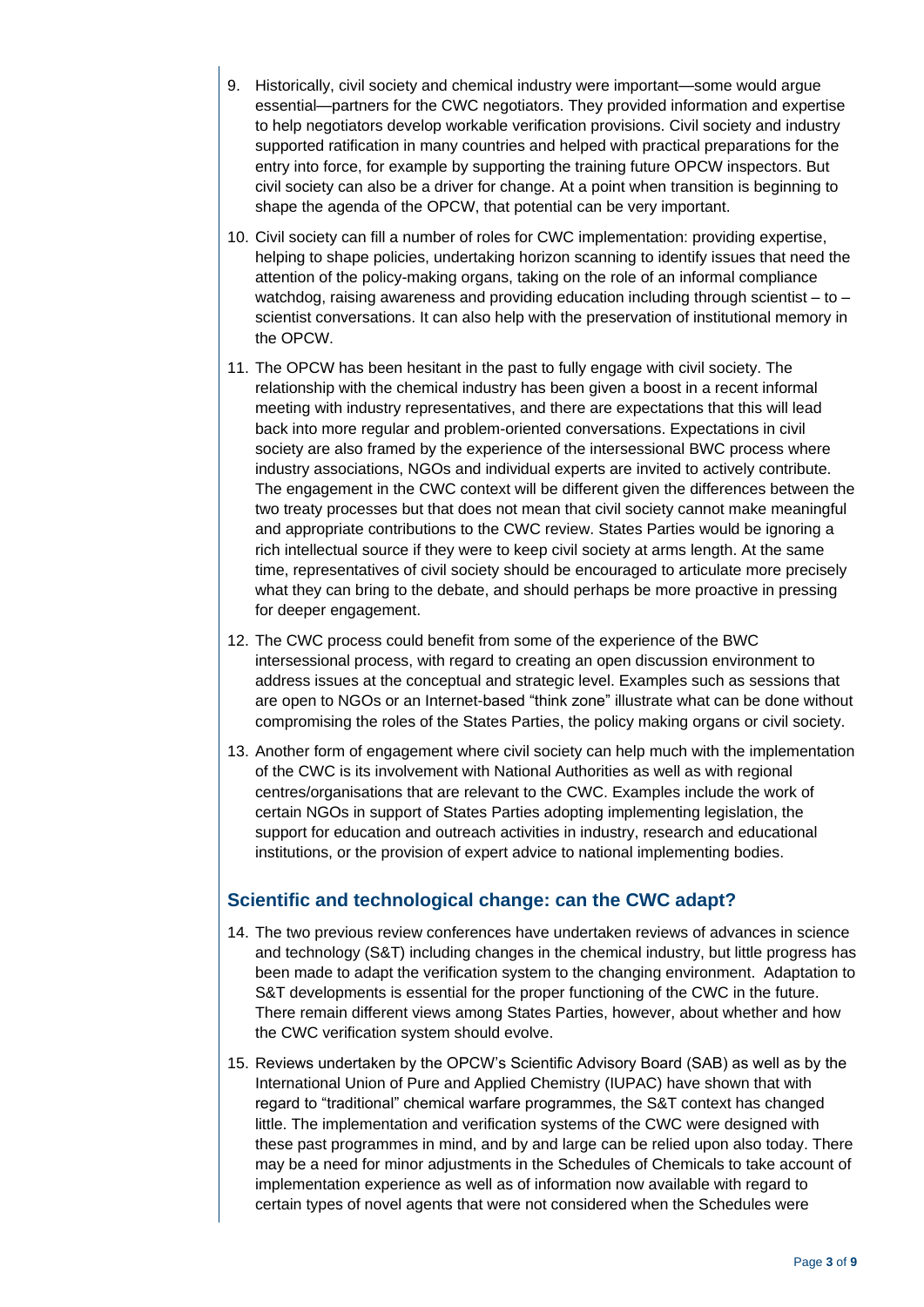agreed, but no dramatic alterations seem to be necessary otherwise.

- 16. Advances have been striking, on the other hand, in chemistry and the life sciences at large. New insights have been reached in the neurosciences, in nanotechnology, systems and synthetic biology and related fields. More broadly speaking, the different disciplines that make up the life sciences are converging, bringing together concepts and investigation methods from biology, chemistry, information technology, mathematical modelling and engineering. Like with any other interdisciplinary crossfertilisation, this convergence is likely to revolutionise the underlying science. The beneficial applications are countless, ranging from new medical treatments to better means of pest control, food and energy production and many more. These advances, however, could also be misused for chemical warfare.
- 17. Convergence between chemistry and biology is not a futuristic possibility; it is happening today. The implications for the regimes that govern chemical and biological weapons disarmament are yet to be fully understood. The RC-3 creates an opportunity to discuss how the OPCW could improve both its internal science and technology advice (better interaction between the SAB and the policy-making organs, stronger science advice by the Technical Secretariat, relationships with external expert bodies such as IUPAC and the Inter-Academy Panel) and its interaction with the BWC community. For example, issues of common interest (or that depend on a shared knowledge base) could be taken up jointly with the BWC expert community.
- 18. New knowledge about the properties and action of toxic chemicals does not by itself, however, lead to new chemical weapons. Whilst S&T advances increase the *potential* for new chemical warfare agents or more effective CW production methods, the acquisition of a new chemical weapon requires political decisions and practical steps in development and manufacturing. This is why it matters that the States Parties reaffirm their commitment to prevent steps that could lead to chemical weapons re-acquisition.
- 19. The debate among States Parties continues about whether these S&T advances should be reflected in changes in the Schedules. Any such amendment certainly would need good reasons. Questions raised in this context include: are the potential risks associated with certain unscheduled toxic chemicals such that their inclusion in the Schedules would be justified? Would their inclusion actually result in the declaration and verification of additional facilities given the existing thresholds for declaration and inspection? Would the declaration and inspection of such facilities add to the dependability of the CWC's verification system?
- 20. The CWC makes provision for amending technical and administrative provisions in the Annexes of the Convention through the "change" procedure of Article XV. This procedure has been used twice since the entry into force of the CWC to correct unintended consequences of certain technical provisions. According to the CWC, changes to the Schedules are always to be made in this way. This was meant to make it easier for the States Parties to adapt the verification system to experience and new requirements. But the views vary among States Parties about whether the Schedules should be adapted.
- 21. Beyond the reach of the Schedules, it is the "General Purpose Criterion" (GPC) that protects the CWC against misuse of S&T for chemical warfare purposes. It provides a legal barrier to prevent the development, production and use of new types of chemical weapons. To be effective, it needs to be anchored in legislation *and enforced*, and it must be reflected in the investigative capabilities of the OPCW (for example the databases used for on-site inspection purposes). The views among States Parties vary with regard to accepting verification techniques that reach outside the Schedules. Some observers point out that the reluctance to include non-scheduled chemicals into verification databases can become a hindrance to providing credible assurances of treaty compliance, particularly when it comes to challenge inspections and investigations of alleged use.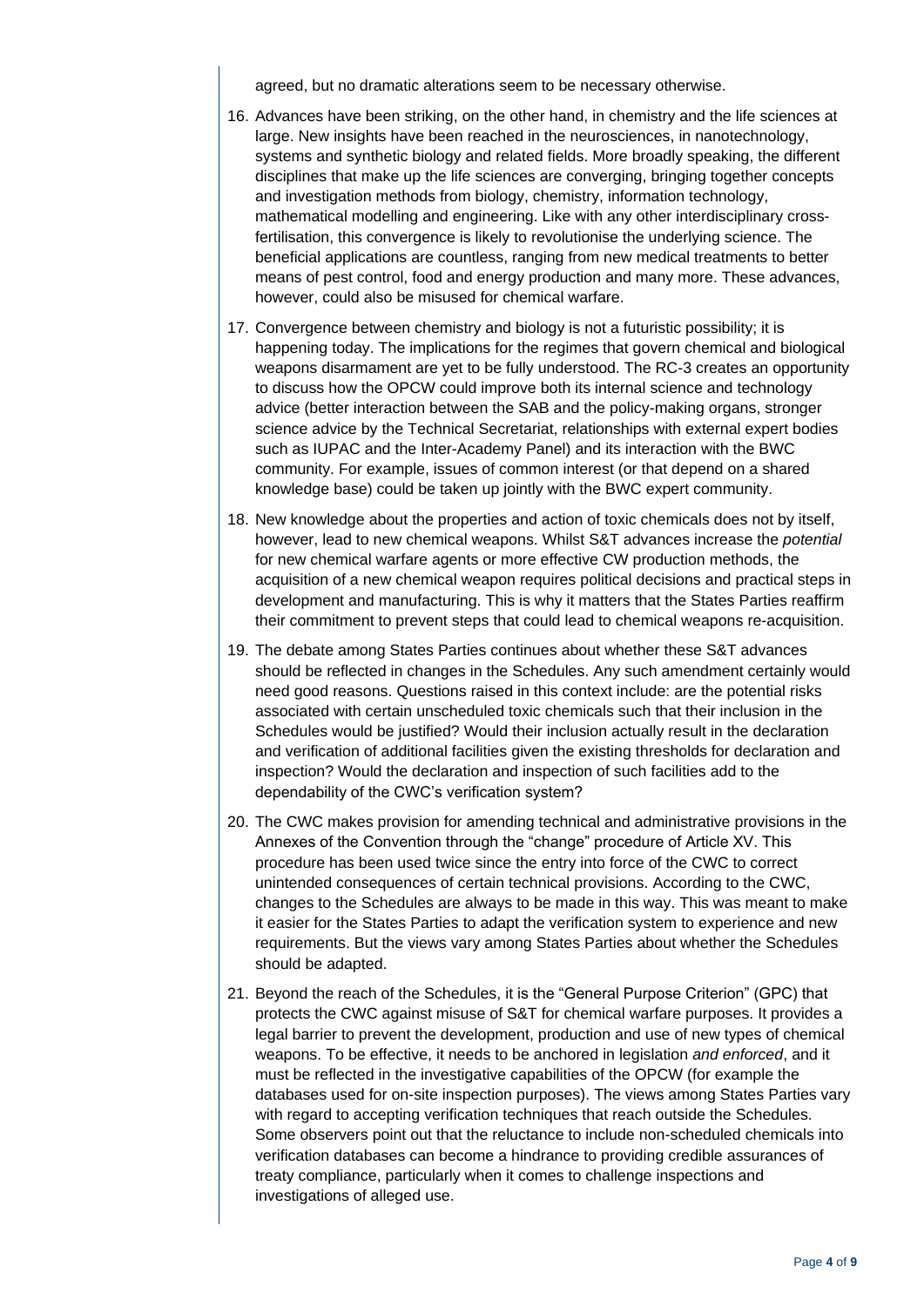- 22. In this context, it is worth noting that the OPCW's capability for sampling and analysis has improved in recent years, in particular with regard to trace analysis and the analysis of biomedical samples. There remain certain gaps including with regard to attribution – an issue that was less relevant in the past when State programmes where the focus of verification but that has become more relevant in today's security environment. The OPCW would be in a strong position to coordinate international efforts to develop such a capability and the RC-3 may be an opportunity to encourage further work in these areas.
- 23. In such investigations, the OPCW would have to interact with other international organisations and mechanisms (e.g., the UN Secretary Mechanism for investigations of alleged use of chemical and biological weapons or INTERPOL). First steps have been taken by the Technical Secretariat to develop coordination mechanisms with such partners but for these to work well, they need to be exercised and refined.

#### **What to do about industry verification post-destruction? Overcoming competing objectives and assessments of risk**

- 24. The CWC verification system is generally portrayed as working well. Its long-term utility will depend on how relevant threats associated with "traditional" CW programmes will be in the future and how the verification system can be adapted to take account of new threats and changing conditions.
- 25. Some States Parties and observers have noted a risk that the CWC verification system could become stale over time. It is primarily being used as a means of verifying CW destruction, and for checking the accuracy of declarations of chemical industry facilities. No challenge inspections or investigations of alleged use have been conducted. As part of the review of the functioning of the verification system, it may therefore be useful to start from first principles: what is the purpose of verification of compliance; does the current system create confidence among States Parties; does it provide added value to the collective security of the States Parties; would the system actually be capable of detecting a violation had one occurred? The review, one could argue, should not merely be about numbers of inspections that are deemed appropriate but also about the quality of the verification processes.
- 26. Looking back at the state of implementation today, as well as further ahead, there are other challenges to the CWC's verification system. The RC-3 may not be in a position to resolve any of them but could set in motion mechanisms to address and resolve them in the future. Questions that were raised in this regard included:
	- What can be done to ensure that all States Parties that have declarable facilities actually submit declarations?
	- What steps are needed to ensure that declarations are being submitted in a complete, accurate and timely fashion?
	- How can the effectiveness of the industry verification regime be improved and in particular, what can be done to enhance the OCPF verification regime?
	- What needs to be done to further perfect inspection methodologies (e.g., sampling and analysis, site selection mechanisms and the like)?
	- How can the Technical Secretariat ensure that inspectors are not only technically competent and politically sensitive but also inquisitive?
	- Is it possible to lower the threshold for challenge inspections and investigations of alleged use?
	- How can the capacity of the verification system in the area of data monitoring and evaluation be enhanced?
	- What can be done to ensure effectiveness, efficiency and appropriate resource provision and utilisation for verification purposes?
	- How can political will be generated to adapt the verification system to changing circumstances and requirements?
- 27. The answers will of course have to be found within the legal framework of the CWC itself. But the potential that exists within the CWC has by no means exhausted. There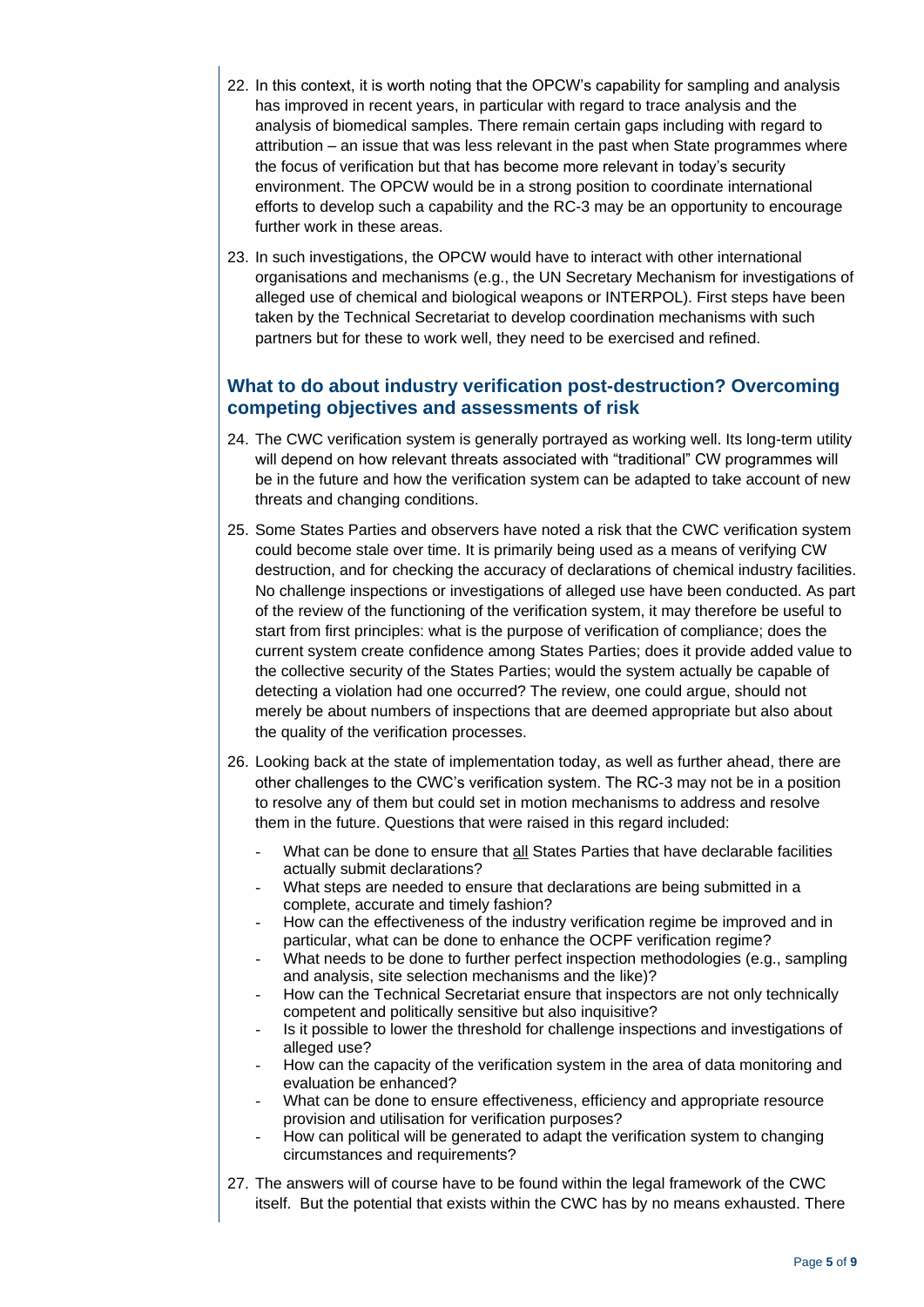remain mechanisms in the OCPF verification regime, for example, that have either not been used at all (proposals by States Parties as part of the OCPF site selection process), or where the scope of application has been significantly restricted (the weighting factor of "information available to the Technical Secretariat" has been limited to information submitted in declarations). There are also questions about whether and how inspectors may negotiate access beyond the delineation of declared facilities to resolve ambiguities, and how the Technical Secretariat can use relevant authoritative information that is in the public domain.

- 28. Outside the CWC verification context, there are other national and international inspections carried out in the chemical industry for such reasons as compliance with ISO standards or quality control. Certain companies are applying internal compliance systems or use codes of conduct and other governance tools. But can the verification system of the CWC take account of such assurances? Can such mechanisms be "peerreviewed" so as to provide broad acceptance of their relevance for CWC verification purposes? Would the Technical Secretariat have access to such information and what use could it make of it? How do control processes outside the CWC context affect the risk assessments under the CWC? There are no easy answers to these questions but they should be raised to rationalise some of the policy choices for improving the industry verification system of the CWC.
- 29. That leads to the question of whether the CWC can (and should) accommodate forms of "public verification". Although not alluded to in the CWC (and a misnomer given the context of "verification" in the CWC), there have been situations when information about possible non-compliance has been brought to the attention of the Executive Council by individuals / NGOs. The Council, of course, has a statutory responsibility to promote compliance with the CWC, but responding to such submissions may well require it to take action outside its comfort zone.
- 30. At the practical level, there remain a number of issues that the RC-3 could take further. How can the OPCW cut bureaucracy, including with regard to verification? How can the Technical Secretariat facilitate a horizontal debate to enable the sharing of experience and best practices across the inspection and verification staff? How can micromanagement be avoided? In short, how can the verification system evolve within an institutional framework that encourages learning and the sharing of experience, problem resolution, initiative and independent thinking? It is important to review from time to time institutional policies (recruitment, personnel, tenure, and the like) that can either obstruct or facilitate the accomplishment of these goals.
- 31. There is also a need to conduct occasionally external evaluations of the CWC's verification system. Sharing experience with other agencies that perform verification functions can be an effective way of finding out what can be improved. External evaluations, despite the problems that they may have with regard to metrics and evaluation criteria, can help to identify shortcomings and devise ways to overcome them. Such evaluations are particularly relevant to tasks that are non-routine and that depend on problem resolution skills.

#### **The Convention's non-verification challenges**

32. Promoting international cooperation in the field of peaceful uses of chemistry and providing assistance and protection to victims of chemical warfare remain key objectives of the OPCW. Their implementation is important to ensure that all States Parties can reap benefits from their participation in the CWC and enhance their capacity in the field of peaceful uses of chemistry. Whilst the emphasis during the first 15 years of CWC implementation was on ensuring the safe, timely and verified elimination of the declared chemical weapons stockpiles and production facilities, the balance is now shifting in favour of other activities. Many feel that these will be equally important for the success of the CWC in the long run. In these areas of activity, the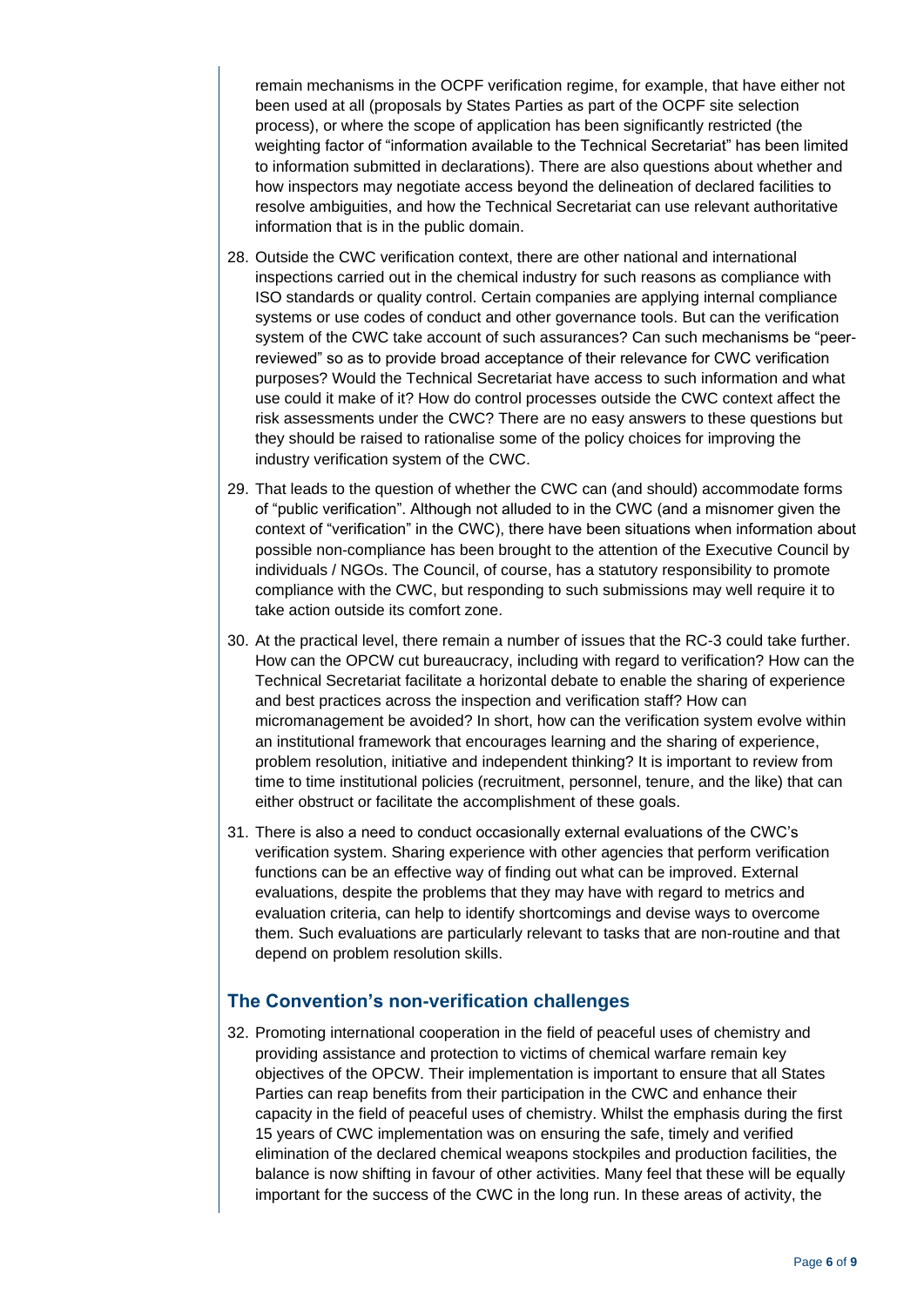OPCW finds itself as one among many actors on the international scene.

- 33. With regard to preparedness for and response to chemical incidents, a range on UN and other international organisations as well as NGOs have mandates and/or pursue capacity building programmes. The OPCW needs to define its place in this international framework based on the CWC and its technical competencies and resources, and develop mechanisms for effective collaboration and coordination.
- 34. A similarly complex framework exists in the field of international cooperation for peaceful uses of chemistry. Sound chemicals management is an important environmental and safety issue and essential for economic development. A wide range of agencies as well as the chemical industry contribute to enhancing capacity in this field, brought together under international programmes such as the Strategic Approach to International Chemicals Management (SAICM).
- 35. In addition, the patter of international cooperation in the form of North-South collaborations is less and less predominant in today's economic and technological environment. South-South and regional collaborations, the diffusion of chemical technology and the migration of chemical industry to new production locations and markets are increasingly changing the context within which international cooperation in chemistry is happening.
- 36. The OPCW needs to be aware of these international frameworks and initiatives and clearly define its own contribution based on its competencies and capabilities. There is no suggestion that the OPCW should convert into an environmental or development agency, but it can become a sought-after partner for collaborations at the nexus of chemical safety and security. Such a focus on security would play to the strength of the OPCW.
- 37. For example, the enhancement of technical capabilities in States Parties that are required for CWC implementation, such as the development of laws and regulations, the enhancement of laboratory capacity and other technical infrastructure, and the training of personnel involved in CWC implementation also support measures related to the control of chemical inventories and the substitution of hazardous materials. CWC compliance has already been linked by the chemical industry with its Responsible Care ® initiative, and there are obvious synergies with SAICM. These links create opportunities for the OPCW to develop partnerships and increase the impact of its ICA programmes.
- 38. This association between safety and security has been pursued for many years in the BWC context. It required systematic work with and through a large number of stakeholders including from industry, the research community, academia and educational institutions. The benefit of associating safety and security has become apparent to many observers, and there is no reason why a similar process could not be pursued under the CWC.
- 39. An important task will be to strengthen the ethical norm against chemical weapons and to work more effectively on awareness raising and education in support of the CWC. This must be a long-term commitment that brings the OPCW and National Authorities closer to where chemistry is taught, as well as to professional associations and societies. This interaction should aim at promoting CWC compliance by all who work with chemicals, beginning with students (the next generation) and extending to practicing chemists and engineers as well as civil society. The RC-3 is an opportunity to energise activities in this field.

#### **Conclusions**

40. The First CWC Review Conference in 2003 succeeded largely because it helped reestablishing a sense of common purpose amongst States Parties. The Second Review Conference in 2008 was able to agree on a substantive outcome document but left a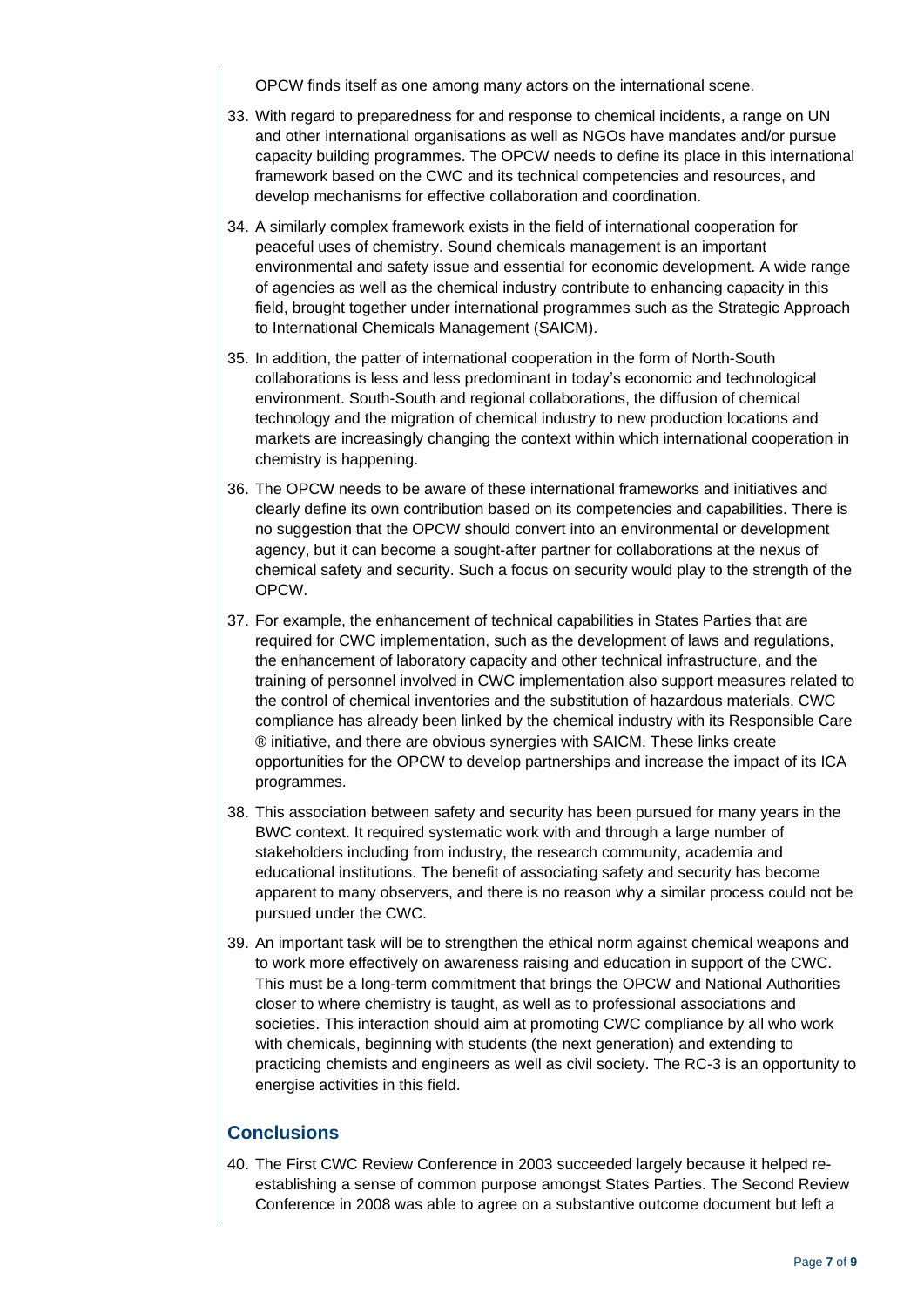bad taste with regard to how this was accomplished. The Third Review Conference should aim to be different.

- 41. Buy-in and broad participation in the preparatory work of the OEWG as well as the RC-3 itself will be critical. A key hurdle that could have derailed the review process has been overcome with last year's decision on the extension of the final chemical weapons destruction deadline. The atmosphere in the OEWG is constructive and expectations are being expressed that the review process will be smoother this time. There is hope – perhaps against experience and better judgement - that surprises can be avoided at RC-3. But as always, the devil is in the detail.
- 42. The number of States Parties that have actively engaged with the preparatory work remains fairly limited. Also, there is as yet little input from capitals. The work on a draft text of the material that the chairperson of the OEWG intends to pass on to the RC-3 has yet to begin—only when this material has been issued and delegations have started working their way through it will it become clearer what the main issues for debate at the RC-3 will be.
- 43. There also remain different views about what format the outcome document should take. Should this be an Article by Article review, or a review of operational aspects of implementation (as the text of the CWC may suggest), or an attempt to agree on a strategic vision for the OPCW? Or a bit of all of these? Should the aim be to again develop a detailed record of assessments and decisions or should the RC-3 aim at agreeing on a more succinct, strategic outcome document to set priorities and provide policy guidance and leadership? The latter may be more appropriate and useful but the OEWG has yet to agree on a common approach.
- 44. Equally important is it to think about how the results that the OEWG should be transferred into the RC-3 context and processes. The future chair of the RC-3 has yet to be nominated but an early engagement of the designated office-holders of the review conference would be important to ensure continuity between the preparatory process and the work of the review conference itself.
- 45. It is expected that the OEWG will soon move from thematic discussions to substantive work on a draft outcome document. Rather than getting hung up on procedural issues, a "triangular" approach may be useful to conceptualise the review process. The kinds of questions to be asked might be:
	- What is the state of CWC implementation and how did we get here?
	- What needs to be done next?
	- Where do we need to shift direction?
- 46. In this undertaking, it will be important to keep in mind the difference between a review conference and the regular sessions of the Conference of the States Parties. Review conferences are not a conduit for taking decisions on issues that have already been taken up in the regular work of the policy making organs. Rather than attempting some sort of "augmented" routine decision making, it ought to engage in a strategic exercise to provide guidance on longer-term issues.
- 47. The RC-3 will be a critical milestone, held at a junction when the balances and priorities of the different treaty provisions and implementation activities are beginning to shift in response to the change in workload related to the CWC's disarmament undertakings. As this rebalancing takes place, the OPCW needs to be able to see itself as part of a larger architecture where chemical weapons disarmament is not the only issue that matters. To retain its relevance, the OPCW needs to evolve into a recognised multilateral centre of expertise in all chemical weapons and related security matters. The RC-3 is a golden opportunity to develop such a common vision among the States Parties and to devise a strategy to achieve it.

#### **Ralf Trapp** Wilton Park | December 2012